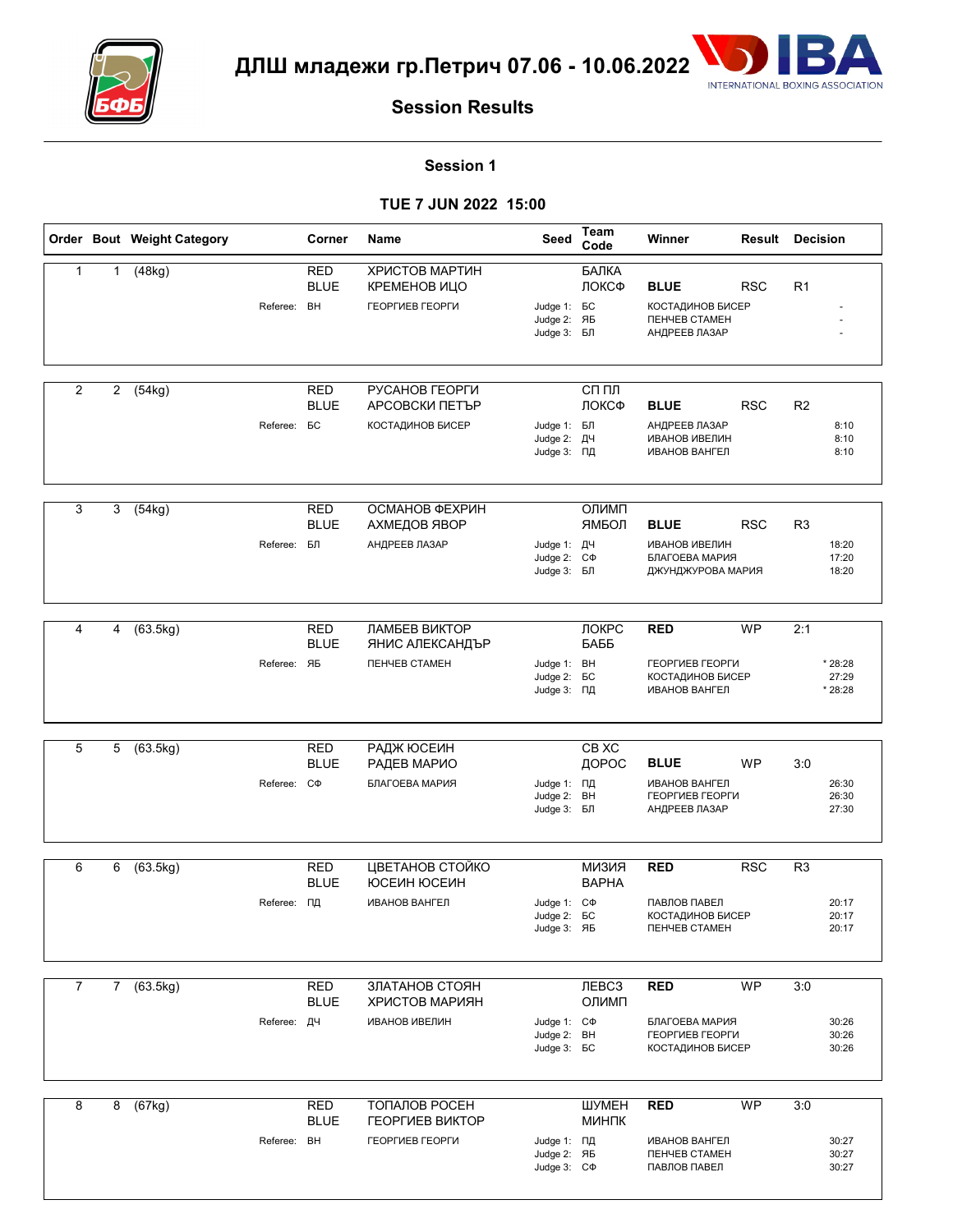



#### **Session 1**

|    |    | Order Bout Weight Category |                    | Corner                               | Name                                                             | Seed                                                  | Team<br>Code         | Winner                                                                                  | <b>Result Decision</b> |                |                         |
|----|----|----------------------------|--------------------|--------------------------------------|------------------------------------------------------------------|-------------------------------------------------------|----------------------|-----------------------------------------------------------------------------------------|------------------------|----------------|-------------------------|
| 9  | 9  | (67kg)                     | Referee: БЛ        | <b>RED</b><br><b>BLUE</b>            | КОСТОВ ВИКТОР<br>ЦВЯТКОВ МАРТИН<br>ДЖУНДЖУРОВА МАРИЯ             | Judge 1: БЛ<br>Judge 2: <b>6C</b><br>Judge 3: ПД      | ЛОКГО<br>ЛОКГО       | <b>BLUE</b><br>АНДРЕЕВ ЛАЗАР<br>КОСТАДИНОВ БИСЕР<br><b>ИВАНОВ ВАНГЕЛ</b>                | WP                     | 3:0            | 27:30<br>27:30<br>27:30 |
| 10 | 10 | (67kg)                     | Referee: ЯБ        | <b>RED</b><br><b>BLUE</b>            | ВЕЛИКОВ ТОМА<br>СИМЕОНОВ СИМЕОН<br><b><i>ΠΕΗΥΕΒ CTAMEH</i></b>   | Judge 1: C $\Phi$<br>Judge 2: ПД<br>Judge 3: ДЧ       | ХАРИС<br><b>KNKO</b> | <b>RED</b><br>ПАВЛОВ ПАВЕЛ<br><b>ИВАНОВ ВАНГЕЛ</b><br><b>ИВАНОВ ИВЕЛИН</b>              | <b>RSC</b>             | R <sub>2</sub> | 9:9<br>9:9<br>9:8       |
| 11 | 11 | (67kg)                     | Referee: <b>BC</b> | <b>RED</b><br><b>BLUE</b>            | КОСТАДИНОВ ДЕНИСЛАВ<br>ГЕОРГИЕВ ДАВИД<br><b>КОСТАДИНОВ БИСЕР</b> | Judge 1: C $\Phi$<br>Judge 2: BH<br>Judge 3: C $\Phi$ | БАЛКА<br>ДУНАВ       | <b>BLUE</b><br>ПАВЛОВ ПАВЕЛ<br>ГЕОРГИЕВ ГЕОРГИ<br>БЛАГОЕВА МАРИЯ                        | <b>RSC</b>             | R <sub>1</sub> |                         |
| 12 | 12 | (67kg)                     | Referee:           | RED<br><b>BLUE</b><br>ДЧ             | <b>МИТЕВ ДИМО</b><br>СЛАВЧЕВ АЛЕКСАНДЪР<br><b>ИВАНОВ ИВЕЛИН</b>  | Judge 1: ПД<br>Judge 2: БЛ<br>Judge 3: BH             | БОРУЙ<br><b>PYCE</b> | <b>BLUE</b><br><b>ИВАНОВ ВАНГЕЛ</b><br>АНДРЕЕВ ЛАЗАР<br>ГЕОРГИЕВ ГЕОРГИ                 | <b>WP</b>              | 3:0            | 24:30<br>26:30<br>25:30 |
| 13 | 13 | (71kg)                     | Referee:           | <b>RED</b><br><b>BLUE</b><br>$C\Phi$ | ПАВЛОВ КРАСИМИР<br>ТОШЕВ ТЕОДОР<br>ПАВЛОВ ПАВЕЛ                  | Judge 1: ЯБ<br>Judge 2: <b>BC</b><br>Judge 3: BH      | <b>PYCE</b><br>ЛОКСФ | <b>RED</b><br><b><i><u>TEHYEB CTAMEH</u></i></b><br>КОСТАДИНОВ БИСЕР<br>ГЕОРГИЕВ ГЕОРГИ | <b>RSC</b>             | R1             |                         |
| 14 | 14 | (71kg)                     | Referee: C $\Phi$  | <b>RED</b><br><b>BLUE</b>            | ИНДЖОВ ИЛИЯ<br><b>МЕТОДИЕВ МАРТИН</b><br>БЛАГОЕВА МАРИЯ          | Judge 1: ПД<br>Judge 2: ДЧ<br>Judge 3: БЛ             | ЛОКГО<br>ЧБРЯГ       | <b>RED</b><br><b>ИВАНОВ ВАНГЕЛ</b><br>ИВАНОВ ИВЕЛИН<br>ДЖУНДЖУРОВА МАРИЯ                | <b>WP</b>              | 2:1            | 29:28<br>29:28<br>28:29 |
| 15 |    | $15$ (71kg)                | Referee: <b>BC</b> | <b>RED</b><br><b>BLUE</b>            | ТОКОВ МИХАИЛ<br><b>PAYEB PASH</b><br><b>КОСТАДИНОВ БИСЕР</b>     | Judge 1: BH<br>Judge 2: ЯБ<br>Judge 3: ПД             | МИНПК<br>БОРУЙ       | <b>RED</b><br>ГЕОРГИЕВ ГЕОРГИ<br><b><i>ΠΕΗΥΕΒ CTAMEH</i></b><br><b>ИВАНОВ ВАНГЕЛ</b>    | <b>WP</b>              | 3:0            | 30:27<br>29:28<br>30:27 |
| 16 |    | 16 (71kg)                  | Referee: C $\Phi$  | RED<br><b>BLUE</b>                   | <b>МИТЕВ КРИСТИЯН</b><br><b>ВЕЛЕВ АТАНАС</b><br>ПАВЛОВ ПАВЕЛ     | Judge 1: ПД<br>Judge 2: BH<br>Judge 3: ДЧ             | ПИРИН<br>ЛЕВСФ       | <b>RED</b><br>ИВАНОВ ВАНГЕЛ<br>ГЕОРГИЕВ ГЕОРГИ<br>ИВАНОВ ИВЕЛИН                         | <b>RSC</b>             | R <sub>1</sub> |                         |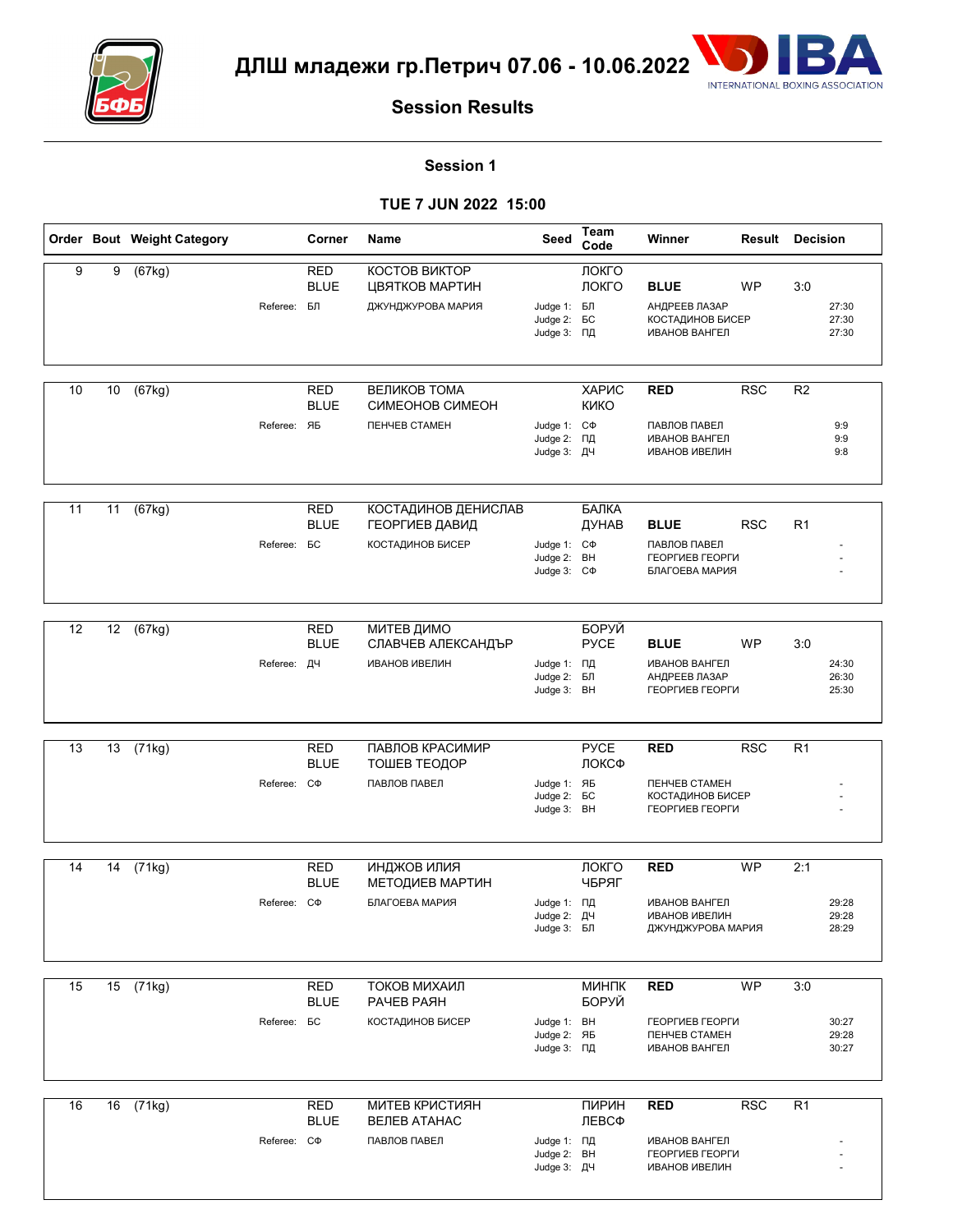



#### **Session 1**

|    |    | Order Bout Weight Category |                   | Corner                    | Name                                     | Seed                                                   | Team<br>Code               | Winner                                                                                         | Result     | <b>Decision</b> |                         |
|----|----|----------------------------|-------------------|---------------------------|------------------------------------------|--------------------------------------------------------|----------------------------|------------------------------------------------------------------------------------------------|------------|-----------------|-------------------------|
| 17 |    | 17 (71kg)                  |                   | RED<br><b>BLUE</b>        | СТАНЕВ ПРЕСИАН<br>АПОСТОЛОВ СТАНИСЛАВ    |                                                        | ОЛИМП<br><b>BAPHA</b>      | <b>RED</b>                                                                                     | <b>WP</b>  | 3:0             |                         |
|    |    |                            | Referee: ПД       |                           | <b>ИВАНОВ ВАНГЕЛ</b>                     | Judge 1: C $\Phi$<br>Judge 2: <b>BC</b><br>Judge 3: ЯБ |                            | БЛАГОЕВА МАРИЯ<br><b>КОСТАДИНОВ БИСЕР</b><br><b><i><u>TEHYEB CTAMEH</u></i></b>                |            |                 | 30:27<br>30:27<br>30:26 |
| 18 | 18 | (71kg)                     |                   | <b>RED</b><br><b>BLUE</b> | ДИМИТРОВ АЛЕКСАНДЪР<br>ИВАНОВ РОСТИСЛАВ  |                                                        | ЛОКГО<br>АПРИЛ             | <b>RED</b>                                                                                     | <b>RSC</b> | R <sub>1</sub>  |                         |
|    |    |                            | Referee:          | BH                        | ГЕОРГИЕВ ГЕОРГИ                          | Judge 1: C $\Phi$<br>Judge 2: ДЧ<br>Judge 3: БЛ        |                            | ПАВЛОВ ПАВЕЛ<br><b>ИВАНОВ ИВЕЛИН</b><br>АНДРЕЕВ ЛАЗАР                                          |            |                 |                         |
| 19 | 19 | (71kg)                     |                   | <b>RED</b>                | БАЙЧЕВ ИВАН                              |                                                        | ЛОКГО                      |                                                                                                |            |                 |                         |
|    |    |                            | Referee: ДЧ       | <b>BLUE</b>               | СЛАВЧЕВ ЕМИЛ<br><b>ИВАНОВ ИВЕЛИН</b>     | Judge 1: ПД<br>Judge 2: <b>BC</b><br>Judge 3: ЯБ       | БЕЛАС                      | <b>BLUE</b><br><b>ИВАНОВ ВАНГЕЛ</b><br>КОСТАДИНОВ БИСЕР<br><b><i><u>TEHYEB CTAMEH</u></i></b>  | <b>RSC</b> | R <sub>1</sub>  |                         |
| 20 | 20 | (71kg)                     |                   | RED                       | ТОДОРОВ СИМЕОН                           |                                                        | ЛЕВСФ                      |                                                                                                |            |                 |                         |
|    |    |                            | Referee:          | <b>BLUE</b><br>БC         | ДОБРЕВ ВИКТОР<br><b>КОСТАДИНОВ БИСЕР</b> | Judge 1: ПД<br>Judge 2: ЯБ<br>Judge 3: БЛ              | <b>HM BH</b>               | <b>BLUE</b><br><b>ИВАНОВ ВАНГЕЛ</b><br><b><i><u>TEHYEB CTAMEH</u></i></b><br>ДЖУНДЖУРОВА МАРИЯ | WP         | 2:1             | 29:28<br>28:29<br>27:30 |
| 21 | 21 | (75kg)                     |                   | <b>RED</b>                | ШИКОВ КРИСТИЯН                           |                                                        | ЛЕВСФ                      |                                                                                                |            |                 |                         |
|    |    |                            | Referee:          | <b>BLUE</b><br>БЛ         | СТОЯНОВ АЛЕКСАНДЪР<br>АНДРЕЕВ ЛАЗАР      | Judge 1: ПД<br>Judge 2: ДЧ<br>Judge 3: ЯБ              | <b>BAPHA</b>               | <b>BLUE</b><br><b>ИВАНОВ ВАНГЕЛ</b><br>ИВАНОВ ИВЕЛИН<br><b><i><u>TEHYEB CTAMEH</u></i></b>     | ABD        | R <sub>2</sub>  | 10:9<br>10:9<br>9:10    |
| 22 | 22 | (75kg)                     |                   | <b>RED</b><br><b>BLUE</b> | НОЙКОВ ГЕОРГИ<br>СТОИМЕНОВ РОБЕРТО       |                                                        | БОРУЙ                      | <b>RED</b>                                                                                     | <b>RSC</b> | R <sub>1</sub>  |                         |
|    |    |                            | Referee: ЯБ       |                           | <b><i><u>NEHYEB CTAMEH</u></i></b>       | Judge 1: C $\Phi$<br>Judge 2: $C\Phi$<br>Judge 3: BH   | ЛАДИМ                      | ПАВЛОВ ПАВЕЛ<br>БЛАГОЕВА МАРИЯ<br>ГЕОРГИЕВ ГЕОРГИ                                              |            |                 |                         |
| 23 |    | 23 (75kg)                  |                   | <b>RED</b><br><b>BLUE</b> | ДЖОШКУНОВ ДЖАН<br>КОВАЧЕВ ТЕОДОР         |                                                        | ДУНАВ<br>ЛАУТА             | <b>RED</b>                                                                                     | <b>WP</b>  | 3:0             |                         |
|    |    |                            | Referee: C $\Phi$ |                           | ПАВЛОВ ПАВЕЛ                             | Judge 1: C $\Phi$<br>Judge 2: <b>BC</b><br>Judge 3: ДЧ |                            | БЛАГОЕВА МАРИЯ<br>КОСТАДИНОВ БИСЕР<br>ИВАНОВ ИВЕЛИН                                            |            |                 | 30:27<br>29:28<br>30:27 |
| 24 | 24 | (75kg)                     |                   | RED<br><b>BLUE</b>        | МАРИНОВ ГЕОРГИ<br>ПЕТРОВ МАРТИН          |                                                        | <b>PYCE</b><br><b>KNKO</b> | <b>RED</b>                                                                                     | <b>WP</b>  | 3:0             |                         |
|    |    |                            | Referee: ДЧ       |                           | <b>ИВАНОВ ИВЕЛИН</b>                     | Judge 1: ПД<br>Judge 2: ЯБ<br>Judge 3: BH              |                            | ИВАНОВ ВАНГЕЛ<br><b><i>ΠΕΗΥΕΒ CTAMEH</i></b><br>ГЕОРГИЕВ ГЕОРГИ                                |            |                 | 30:27<br>30:27<br>30:27 |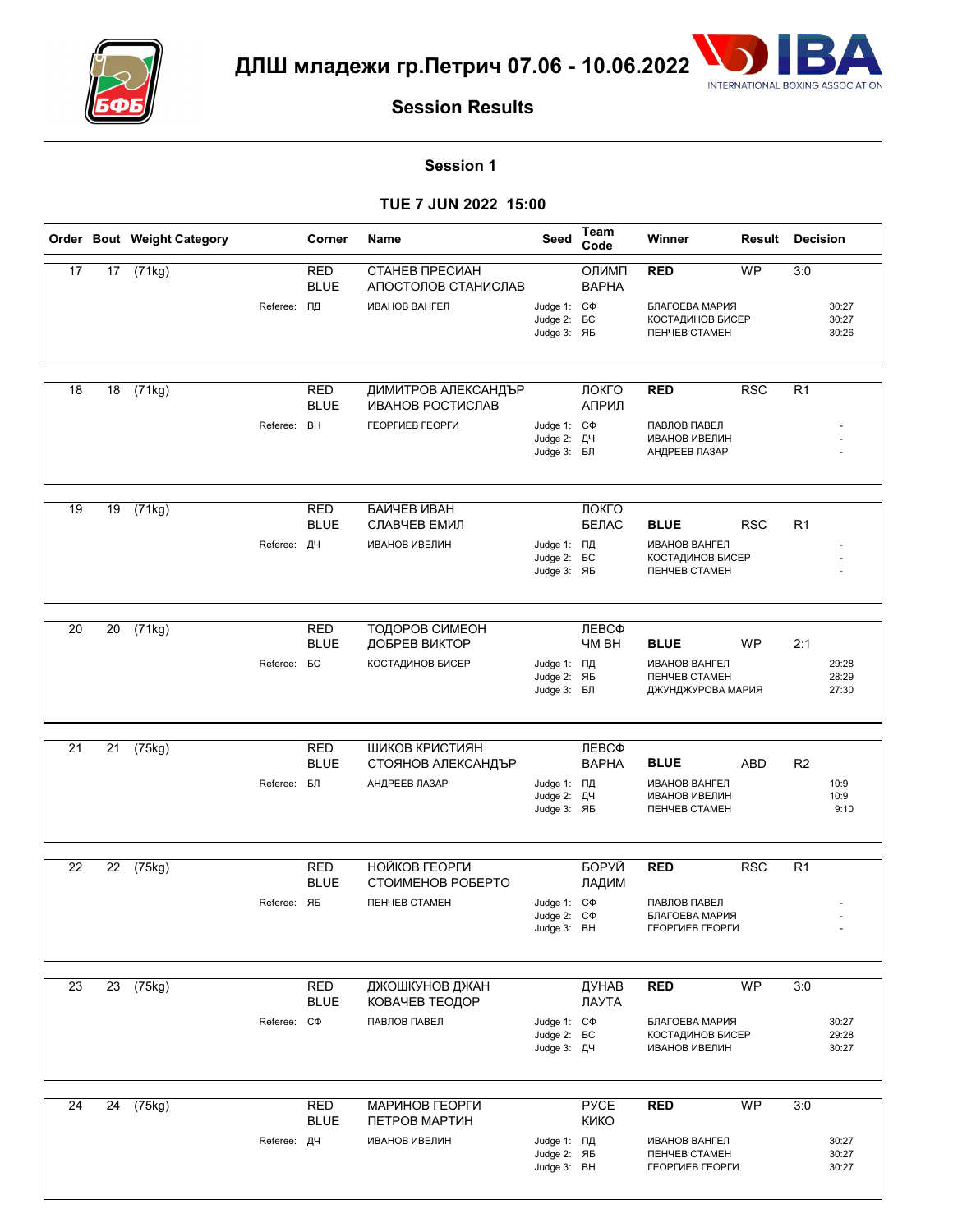



#### **Session 1**

|                 |    | Order Bout Weight Category |                   | Corner                    | Name                                   | Seed                                                         | Team<br>Code                  | Winner                                                                     | Result     | <b>Decision</b> |                             |
|-----------------|----|----------------------------|-------------------|---------------------------|----------------------------------------|--------------------------------------------------------------|-------------------------------|----------------------------------------------------------------------------|------------|-----------------|-----------------------------|
| 25              | 25 | (75kg)                     |                   | RED<br><b>BLUE</b>        | ДИМИТРОВ МИРОСЛАВ<br>АЛПЕР САРАЙ       |                                                              | <b>VIB BT</b><br>АРДА         | <b>RED</b>                                                                 | <b>RSC</b> | R <sub>1</sub>  |                             |
|                 |    |                            | Referee: ПД       |                           | <b>ИВАНОВ ВАНГЕЛ</b>                   | Judge 1: C $\Phi$<br>Judge 2: C $\Phi$<br>Judge 3: <b>BC</b> |                               | ПАВЛОВ ПАВЕЛ<br>БЛАГОЕВА МАРИЯ<br><b>КОСТАДИНОВ БИСЕР</b>                  |            |                 |                             |
|                 |    |                            |                   |                           |                                        |                                                              |                               |                                                                            |            |                 |                             |
| 26              | 26 | (75kg)                     |                   | <b>RED</b><br><b>BLUE</b> | ДЕМИРКОВ ЕМИЛ<br>ГЕОРГИЕВ ЛЪЧЕЗАР      |                                                              | <b>VIB BT</b><br><b>HM BH</b> | <b>BLUE</b>                                                                | WP         | 3:0             |                             |
|                 |    |                            | Referee:          | CФ                        | БЛАГОЕВА МАРИЯ                         | Judge 1: C $\Phi$<br>Judge 2: ЯБ<br>Judge 3: ДЧ              |                               | ПАВЛОВ ПАВЕЛ<br><b><i><u>TEHYEB CTAMEH</u></i></b><br><b>ИВАНОВ ИВЕЛИН</b> |            |                 | 28:28 *<br>27:29<br>28:28 * |
|                 |    |                            |                   |                           |                                        |                                                              |                               |                                                                            |            |                 |                             |
| 27              | 27 | (80kg)                     |                   | <b>RED</b><br><b>BLUE</b> | НЕСТОРОВ МИХАИЛ<br>СЕВДИМОВ СЕРКАН     |                                                              | БАББ<br>ОЛИМП                 | <b>BLUE</b>                                                                | <b>WP</b>  | 3:0             |                             |
|                 |    |                            | Referee: BH       |                           | ГЕОРГИЕВ ГЕОРГИ                        | Judge 1: C $\Phi$<br>Judge 2: <b>6C</b><br>Judge 3: ПД       |                               | ПАВЛОВ ПАВЕЛ<br><b>КОСТАДИНОВ БИСЕР</b><br>ИВАНОВ ВАНГЕЛ                   |            |                 | 25:30<br>25:30<br>24:30     |
|                 |    |                            |                   |                           |                                        |                                                              |                               |                                                                            |            |                 |                             |
| 28              | 28 | (80kg)                     |                   | RED<br><b>BLUE</b>        | НАТЕВ МАРТИН<br>МАРИНОВ ВИКТОР         |                                                              | ЦСКА<br><b>PYCE</b>           | <b>RED</b>                                                                 | KO         | R <sub>1</sub>  |                             |
|                 |    |                            | Referee: ДЧ       |                           | <b>ИВАНОВ ИВЕЛИН</b>                   | Judge 1: C $\Phi$<br>Judge 2: ЯБ<br>Judge 3: <b>BC</b>       |                               | БЛАГОЕВА МАРИЯ<br><b><i><u>TEHYEB CTAMEH</u></i></b><br>КОСТАДИНОВ БИСЕР   |            |                 |                             |
|                 |    |                            |                   |                           |                                        |                                                              |                               |                                                                            |            |                 |                             |
| 29              | 29 | (92kg)                     |                   | <b>RED</b><br><b>BLUE</b> | МИНТОЛОВ АЛЕКСАНДЪР<br>БАКРАЧЕВ ХРИСТО |                                                              | СПМОН<br>ЛЕВСФ                | <b>BLUE</b>                                                                | <b>RSC</b> | R <sub>2</sub>  |                             |
|                 |    |                            | Referee: ЯБ       |                           | ПЕНЧЕВ СТАМЕН                          | Judge 1: ПД<br>Judge 2: BH<br>Judge 3: БЛ                    |                               | <b>ИВАНОВ ВАНГЕЛ</b><br>ГЕОРГИЕВ ГЕОРГИ<br>ДЖУНДЖУРОВА МАРИЯ               |            |                 | 6:10<br>7:10<br>7:10        |
|                 |    |                            |                   |                           |                                        |                                                              |                               |                                                                            |            |                 |                             |
| 30              | 30 | (92kg)                     |                   | <b>RED</b><br><b>BLUE</b> | ГРОЗДАНОВ ПЕТЪР<br>АНГЕЛОВ СТИВЪН      |                                                              | ЛАДИМ<br>СПДИМ                | <b>BLUE</b>                                                                | <b>RSC</b> | R <sub>1</sub>  |                             |
|                 |    |                            | Referee: C $\Phi$ |                           | ПАВЛОВ ПАВЕЛ                           | Judge 1: C $\Phi$<br>Judge 2: BH<br>Judge 3: ДЧ              |                               | БЛАГОЕВА МАРИЯ<br>ГЕОРГИЕВ ГЕОРГИ<br>ИВАНОВ ИВЕЛИН                         |            |                 |                             |
|                 |    |                            |                   |                           |                                        |                                                              |                               |                                                                            |            |                 |                             |
| $\overline{31}$ | 31 | $(+92kg)$                  |                   | <b>RED</b><br><b>BLUE</b> | ДИМИТРОВ РУМЕН<br>СЛАВЧЕВ СЛАВИ        |                                                              | ЦСКА<br>МИНПК                 | <b>RED</b>                                                                 | RSC        | R <sub>1</sub>  |                             |
|                 |    |                            | Referee: CФ       |                           | БЛАГОЕВА МАРИЯ                         | Judge 1: БЛ<br>Judge 2: ЯБ<br>Judge 3: ПД                    |                               | ДЖУНДЖУРОВА МАРИЯ<br><b><i>ПЕНЧЕВ СТАМЕН</i></b><br><b>ИВАНОВ ВАНГЕЛ</b>   |            |                 |                             |
|                 |    |                            |                   |                           |                                        |                                                              |                               |                                                                            |            |                 |                             |
| 32              |    | 32 (+92kg)                 |                   | <b>RED</b><br><b>BLUE</b> | НАЙДЕНОВ РАДОСТИН<br>ПАВЛОВ ВЕНКО      |                                                              | <b>BAPHA</b><br>СПДИМ         | <b>BLUE</b>                                                                | <b>RSC</b> | R <sub>1</sub>  |                             |
|                 |    |                            | Referee: ПД       |                           | <b>ИВАНОВ ВАНГЕЛ</b>                   | Judge 1: <b>6C</b><br>Judge 2: БЛ<br>Judge 3: ДЧ             |                               | <b>КОСТАДИНОВ БИСЕР</b><br>АНДРЕЕВ ЛАЗАР<br><b>ИВАНОВ ИВЕЛИН</b>           |            |                 |                             |